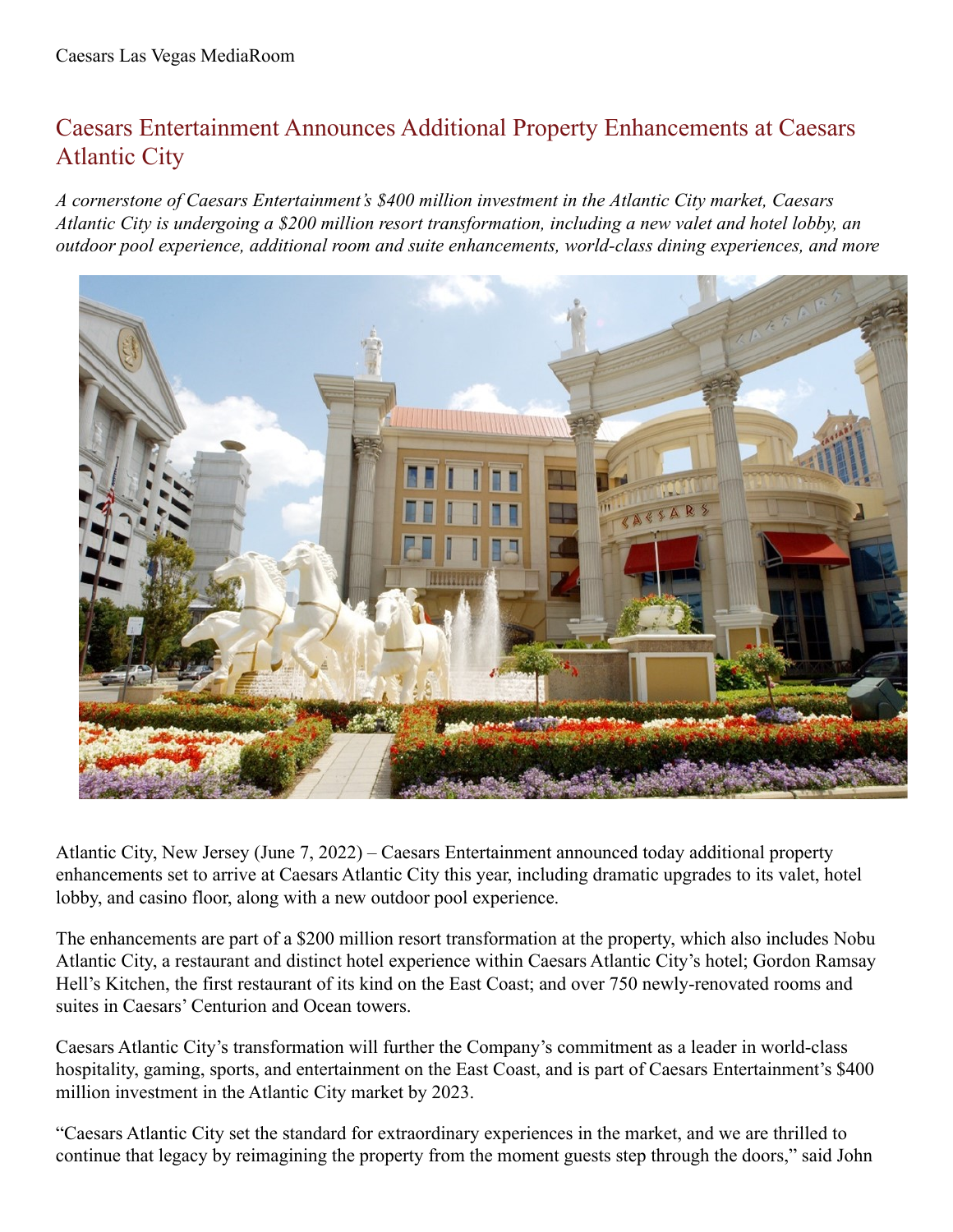Koster, Regional President for Caesars Entertainment's Eastern Division. "This major investment demonstrates our ongoing commitment to elevating guests' experiences at our resorts as well as advancing the Atlantic City tourism economy."

"For 43 years, Caesars Atlantic City has been an iconic destination on the Atlantic City Boardwalk and critical to the market's success over the years," said Joe Lodise, Senior Vice President and General Manager for Caesars Atlantic City. "The resort transformation at Caesars Atlantic City will further the property's evolution as one of the country's leading travel destinations here on the East Coast – bringing the best of Las Vegas right here to the center of the action in Atlantic City."



## First Floor Lobby and all-new Starbucks at Caesars Atlantic City *See [HERE](https://urldefense.com/v3/__https:/drive.google.com/drive/folders/1OceAvD9U-wsFnGyZvnORhcE4ovdBg73P?usp=sharing__;!!A2VBZwsE!3D1V7dyGewTIyLLlnoJm1Kjcr-0TnkEKqn6vBu0ism-khWCKGcLbR8qDg5MKy9J67w1iXPdQt-4_z99HNznF0g_zMs01Mg$) for renderings*

The planned upgrades set the stage for an unmatched resort experience, one that transports guests to new levels of sophistication and approachable luxury, the hallmarks of the Caesars brand. Game-changing enhancements will transform the Caesars Atlantic City valet and hotel lobby invoking an elegant and welcoming sense of arrival for guests. The redesigned first floor lobby will also feature an all-new Starbucks offering mobile ordering, a welcome addition to the property. The store will be outfitted in a sleek, contemporary design with minimal décor for a bright and fresh look.



Pool Deck Transformation at Caesars Atlantic City *See [HERE](https://www.dropbox.com/sh/cbxa9xqm9tmby4r/AAAGBVk_n3OCpyji9MF9nl38a?dl=0) for renderings.*

Just in time for summer, Caesars will unveil a renovated pool experience with stunning beach and ocean views from the rooftop of Qua Baths & Spa. The pool will feature two levels of seating with modern lounge chairs, daybeds and cabanas for ultimate relaxation, as well as bar - serving one of the best pool views in the city – overlooking the beach and boardwalk.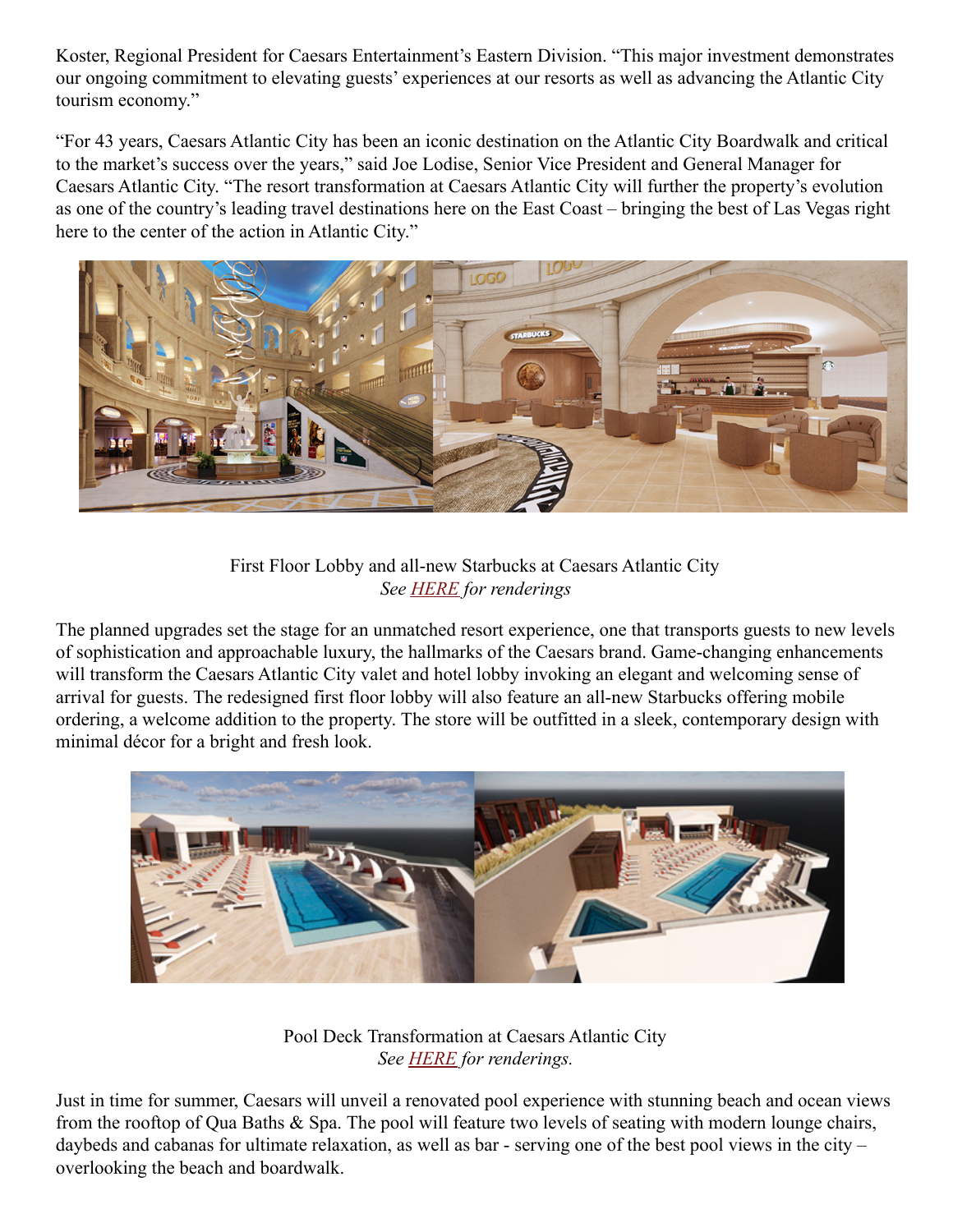The exciting new enhancements also include partnering with global lifestyle brand Nobu Hospitality to bring the region's first Nobu Atlantic City, a restaurant and hotel within Caesars, and acclaimed Chef Gordon Ramsay to open the East Coast's first Gordon Ramsay Hell's Kitchen restaurant; and recently completed largescale room and suite renovations to over 750 guestrooms.

- Gordon Ramsay Hell's Kitchen, arriving this summer, will boast design features that are engaging to all senses and are a nod to both the red and blue teams featured on the show. The restaurant's menu will include Chef Ramsay's signature classics like Beef Wellington, the HELL'S KITCHEN Burger, Lobster Risotto as well as artisan, handcrafted cocktails. *For renderings and full press release, click [HERE](https://urldefense.com/v3/__http:/caesars.mediaroom.com/2022-03-22-Gordon-Ramsay-Hells-Kitchen-to-Make-a-Fiery-Debut-at-Caesars-Atlantic-City-This-Summer__;!!A2VBZwsE!hJSEmqjWhOoEQOGROKoFNHnNwL7d9QM1lLMnlJil1E5WpskAdzQYKcA_iBtTPgoI$)*
- Nobu Atlantic City, debuting later this year, will serve as the first of its kind in the greater Philadelphia region and act as a game-changer in the Atlantic City market. Overlooking the beach and boardwalk, with immaculate floor-to-ceiling windows and full, visible sushi bar, the restaurant will captivate guests with an extensive array of whiskey and signature brand sake and wine. *For renderings photos, click [HERE](https://drive.google.com/drive/folders/1_6wjRCKgy2leFlGhnN0L26FQ8lDuciQ0?usp=sharing)*
- Nobu Hotel Atlantic City, following the restaurant's debut, will open on the top three floors of Caesars Centurion Tower and will feature redesigned rooms and suites with Japanese-inspired decor mixed with sleek, modern touches. *See [HERE](https://drive.google.com/drive/folders/1unXgdXIP-I2pP9ZS5JHbBCY_bGCQDK0d?usp=sharing) for renderings.*
- Newly renovated rooms and suites in the Centurion and Ocean Towers, designed by Interior Image Group. The towers offer spectacular views and fresh design elements, ranging between 450 to 700 square feet per room. The designs feature a modern Roman aesthetic, drawing inspiration from the local Atlantic City scenery, including the beach, ocean, and the famed Atlantic City Boardwalk. The guestrooms and suites feature rich hues of blue and cream accent colors, contrasting white and gray tones, and contemporary furniture, including modern bathrooms with oversized showers, mirrors, and signature amenities. *For high-res photos courtesy of Dlux Creative, click [HERE](https://www.dropbox.com/sh/linlfzcl846gaol/AAB62J6aXejcdGlpK9iHHt0_a?dl=0)*



For more information, please visit [www.caesars.com](https://www.caesars.com/destinations#AtlanticCity).

## About Caesars Entertainment Atlantic City

Caesars Entertainment owns and operates three Las Vegas-style resort destinations in the Atlantic City region, Caesars [Atlantic](http://caesars.com/caesars-ac) City, [Harrah's](http://caesars.com/harrahs-ac) Resort Atlantic City and [Tropicana](https://urldefense.proofpoint.com/v2/url?u=http-3A__tropicana.net&d=DwMGaQ&c=P4PXXUBERirwlJNc_5PLAA&r=XWWXwH1alLCznhEPFwqvkm0su-ofx2pC-6jlw3E8YZw&m=H_TSwphG5v3mGRYViv6cnldu5w7CheirDLTyT0abrCk&s=kTACyN60xG4l6D4I_aC4l_8bNwZkP9lvOH9gcaCckwU&e=) Atlantic City. From Atlantic City's worldfamous beach and Boardwalk to the Marina District bay, Caesars Entertainment's world-class casinos and hotels offer guests unparalleled amenities and experiences, including celebrity chef restaurants, nightlife, shopping, and entertainment, delivered with impeccable service. Home to the country's premier loyalty card program of its kind, Caesars Rewards, customers have more ways to play, earn, and redeem rewards at over 50 Caesars Rewards destinations across the country in cities such as Las Vegas, New Orleans, Lake Tahoe and more. To learn more about Caesars Entertainment Atlantic City, visit [caesars.com/atlantic-city](https://www.caesars.com/atlantic-city).